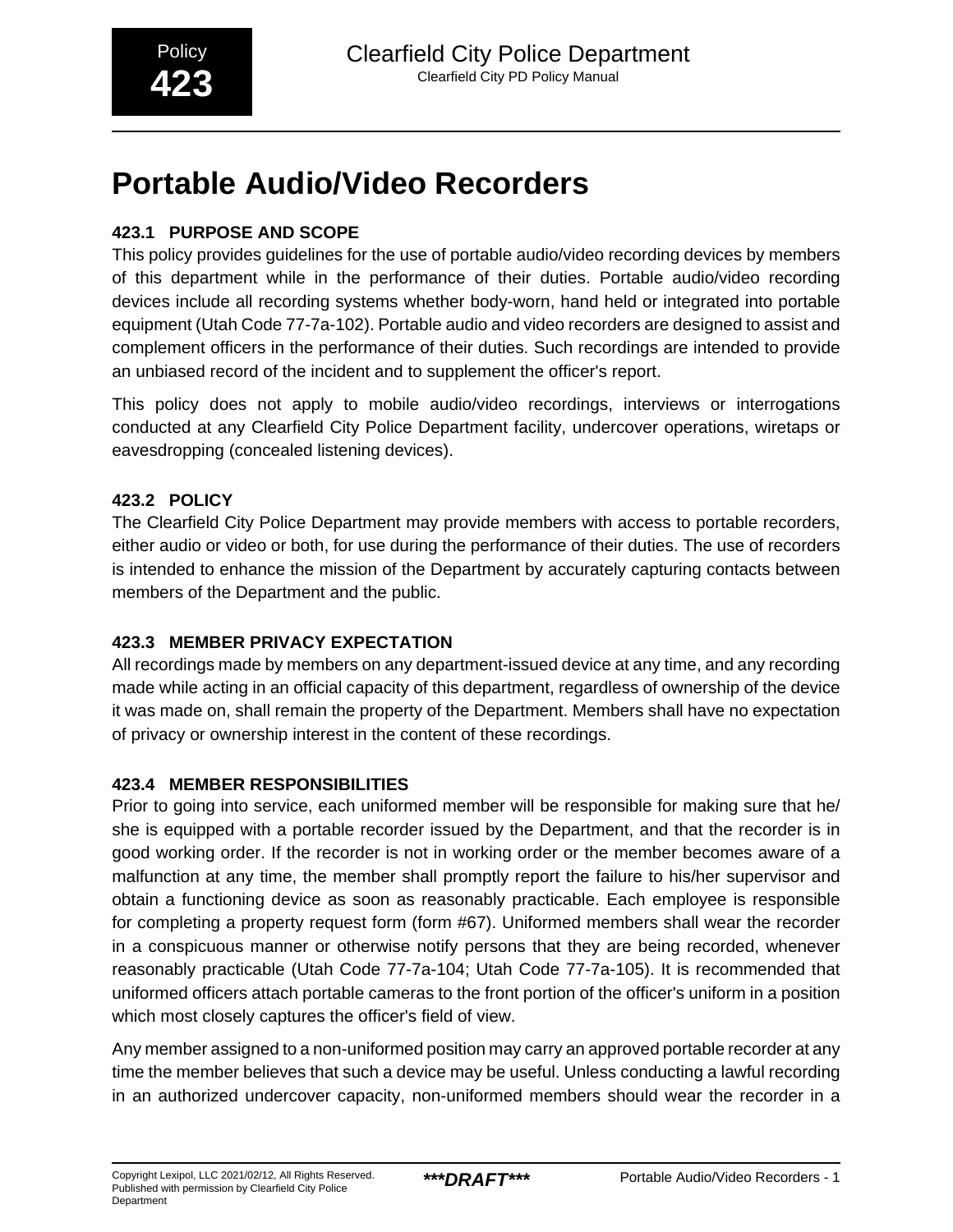#### Portable Audio/Video Recorders

conspicuous manner when in use or otherwise notify persons that they are being recorded, whenever reasonably practicable.

When using a portable recorder, the assigned member shall record his/her name, Clearfield City Police Department identification number and the current date and time at the beginning and the end of the shift or other period of use, regardless of whether any activity was recorded. This procedure is not required when the recording device and related software captures the user's unique identification and the date and time of each recording (Utah Code 77-7a-104).

Members should document the existence of a recording in any report or other official record of the contact, including any instance where the recorder malfunctioned or the member deactivated the recording. Members should include the reason for deactivation (Utah Code 77-7a-104).

The care of the issued portable audio / video recorder is the responsibility of the officer it is assigned to. Each device will be operated and maintained according to the manufacturer's instruction and recommendations.

#### **423.5 ACTIVATION OF THE PORTABLE RECORDER**

This policy is not intended to describe every possible situation in which the portable recorder should be used, although there are many situations where its use is appropriate. Members should activate the recorder any time the member believes it would be appropriate or valuable to record an incident.

The portable recorder shall be activated in any of the following situations (Utah Code 77-7a-103; Utah Code 77-7a-104):

- (a) All enforcement and investigative contacts including stops and field interview situations
- (b) Traffic stops including, but not limited to, traffic violations, stranded motorist assistance and all crime interdiction stops
- (c) Self-initiated activity in which a member would normally notify the Communications **Center**
- (d) Any other contact that becomes adversarial after the initial contact in a situation that would not otherwise require recording
- (e) Any use of force
- (f) Dispatched calls for service
- (g) Execution of a warrant

Members should remain sensitive to the dignity of all individuals being recorded and exercise sound discretion to respect privacy by discontinuing recording whenever it reasonably appears to the member that such privacy may outweigh any legitimate law enforcement interest in recording. Requests by members of the public to stop recording should be considered using this same criterion. Recording should resume when privacy is no longer at issue unless the circumstances no longer fit the criteria for recording.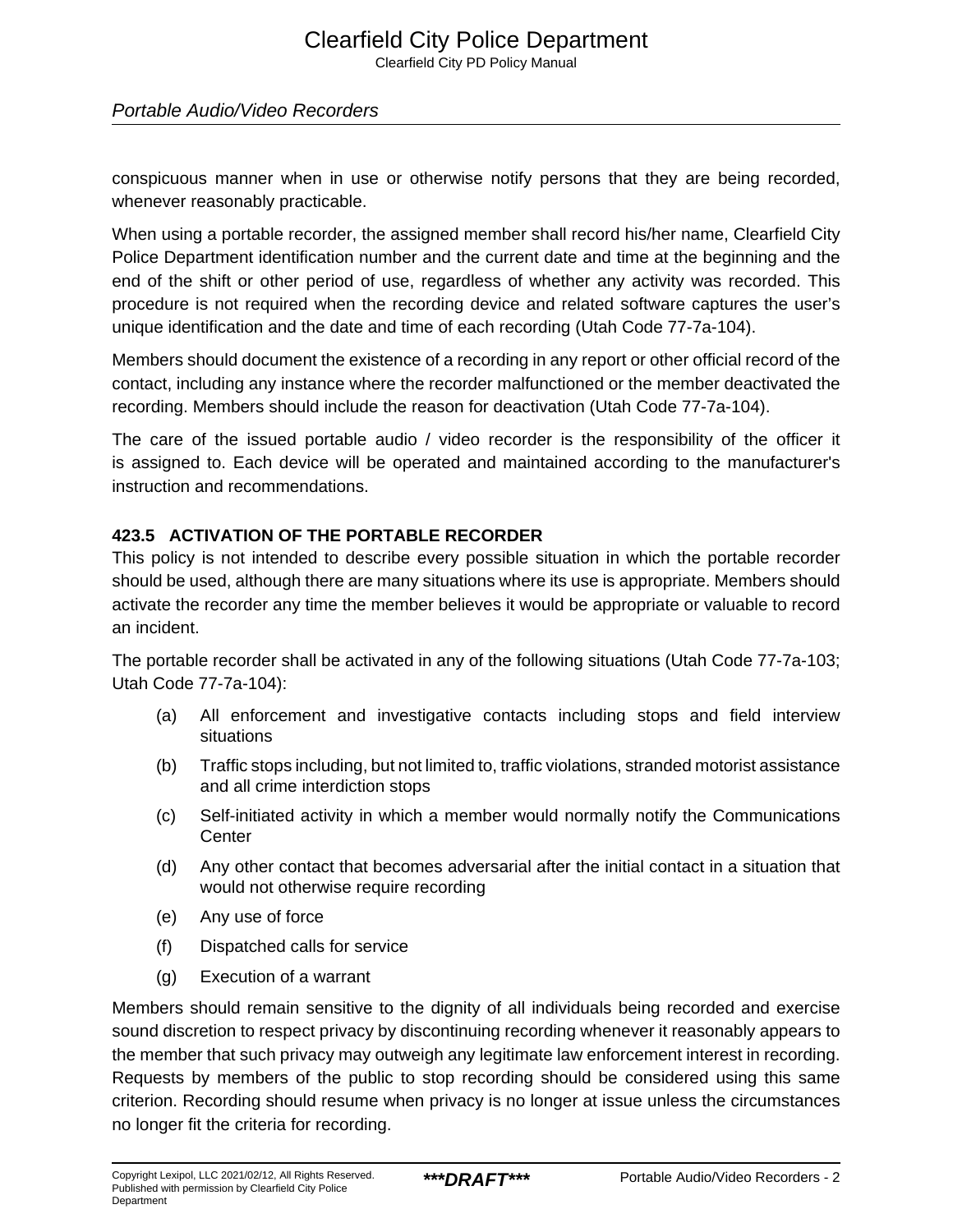# Clearfield City Police Department

Clearfield City PD Policy Manual

#### Portable Audio/Video Recorders

At no time is a member expected to jeopardize his/her safety in order to activate a portable recorder or change the recording media (Utah Code 77-7a-102). However, the recorder should be activated in situations described above as soon as reasonably practicable (Utah Code 77-7a-104).

#### 423.5.1 SURREPTITIOUS USE OF THE PORTABLE RECORDER

Utah law permits an individual to surreptitiously record any conversation in which one party to the conversation has given his/her permission (Utah Code 77-23a-4).

Members of the Department may surreptitiously record any conversation during the course of a criminal investigation in which the member reasonably believes that such a recording will be lawful and beneficial to the investigation.

#### 423.5.2 CESSATION OF RECORDING

Once activated, the portable recorder should remain on continuously until the member reasonably believes his/her direct participation in the incident is complete or the situation no longer fits the criteria for activation. Recording may be stopped (Utah Code 77-7a-104):

- (a) During significant periods of inactivity such as report writing or other breaks from direct participation in the incident, including consultation with a supervisor or other officer.
- (b) When speaking with a victim, witness, or person wishing to report or discuss criminal activity if both of the following apply:
	- 1. The subject of the recording requests deactivation.
	- 2. The member believes the value of the information outweighs the value of the potential recording.
- (c) During a conversation with a victim of a sexual offense or domestic violence if:
	- 1. The member is conducting an evidence-based lethality assessment.
	- 2. The victim or the member believes that deactivating the body-worn camera recording will either:
		- (a) Encourage complete and accurate information sharing by the victim, or
		- (b) Is necessary to protect the safety or identity of the victim.
	- 3. The body-worn camera is reactivated as soon as reasonably possible after the evidence-based lethality assessment is complete.

The member should record the request to deactivate the portable recorder. A member should document any instance where he/she should have activated his/her body-worn camera but failed to do so, and the reason for the failure (Utah Code 77-7a-104).

#### 423.5.3 EXPLOSIVE DEVICE

Many portable recorders, including body-worn cameras and audio/video transmitters, emit radio waves that could trigger an explosive device. Therefore, these devices should not be used where an explosive device may be present.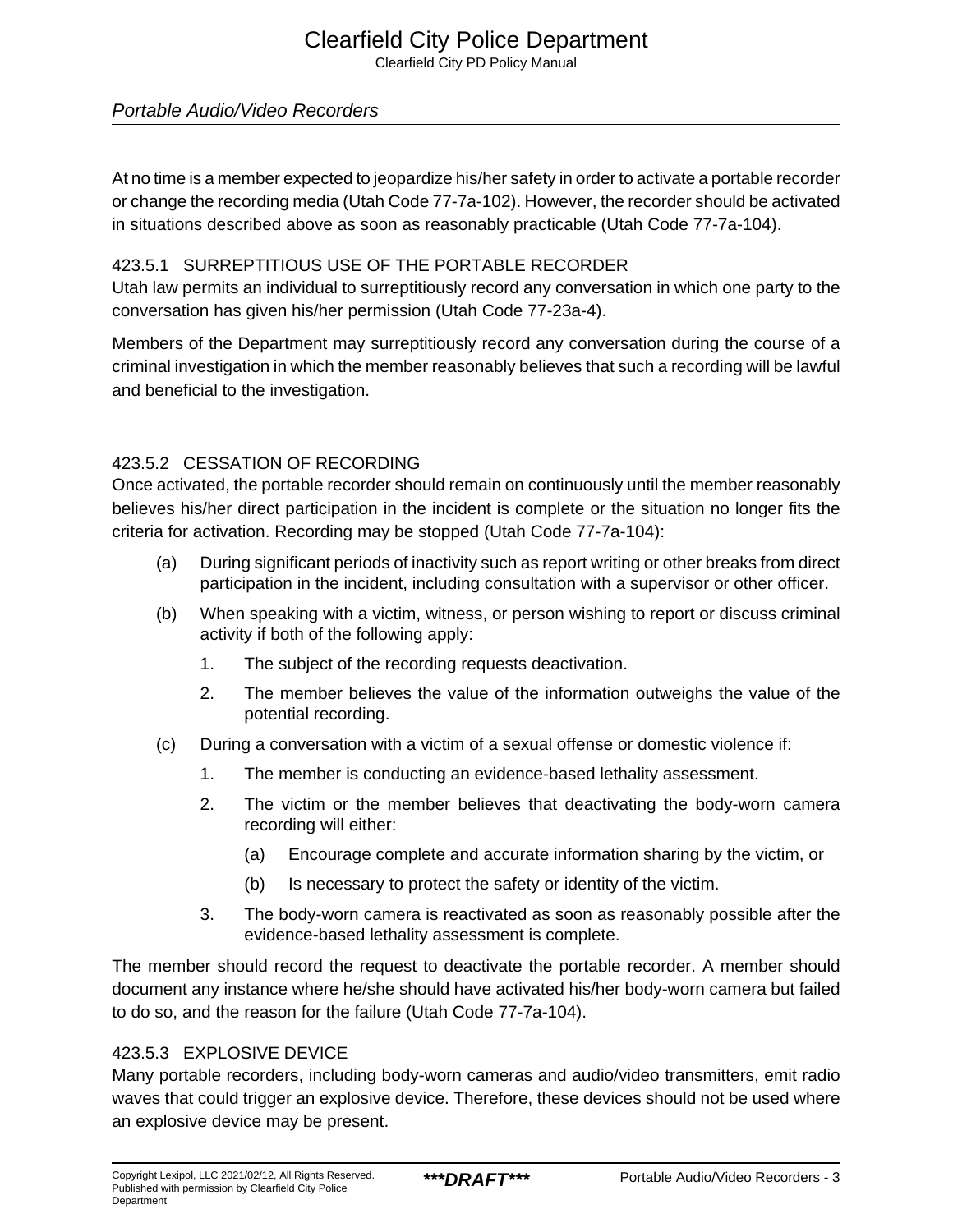#### Portable Audio/Video Recorders

#### **423.6 PROHIBITED USE OF PORTABLE RECORDERS**

Members are prohibited from using department-issued portable recorders and recording media for personal use and are prohibited from making personal copies of recordings created while onduty or while acting in their official capacity. Members may not alter or delete a recording captured on a portable recorder (Utah Code 77-7a-106).

Members are also prohibited from retaining recordings of activities or information obtained while on-duty whether the recording was created with a department-issued or personally owned recorder. Members shall not duplicate or distribute such recordings, except for authorized legitimate department business purposes. All such recordings shall be retained at the Department (Utah Code 77-7a-106).

Members are prohibited from using personally owned recording devices while on-duty without the express consent of the Shift Supervisor. Any member who uses a personally owned recorder for department-related activities shall comply with the provisions of this policy, including retention and release requirements, and should notify the on-duty supervisor of such use as soon as reasonably practicable.

Recordings shall not be used by any member for the purpose of embarrassment, harassment or ridicule.

#### **423.7 IDENTIFICATION AND PRESERVATION OF RECORDINGS**

To assist with identifying and preserving data and recordings members should download, tag, and classify all recordings in accordance with procedure and document the existence of the recording in any related case report. Officers will document in their report that portable video or audio is available. Recordings will be downloaded at the end of each shift or if approved, at the beginning of the next tour of duty. Each recording will be tagged with the applicable case number, classified by the appropriate title, and have any applicable comments added.

**Classification:** Classification of a recording is the process of selecting the classification title that most accurately represents what is on the recording. The classification applied will determine the retention period of the recording.

**Tagging:** Tagging of a recording is the process of applying a case number, citation number, infraction number, ect which is associated to the recording.

A member should classify all recordings under one of the following classifications:

- (a) Traffic Offense
- (b) DUI Investigation
- (c) Interviews
- (d) 10-39 Response
- (e) Evading
- (f) Jail Transport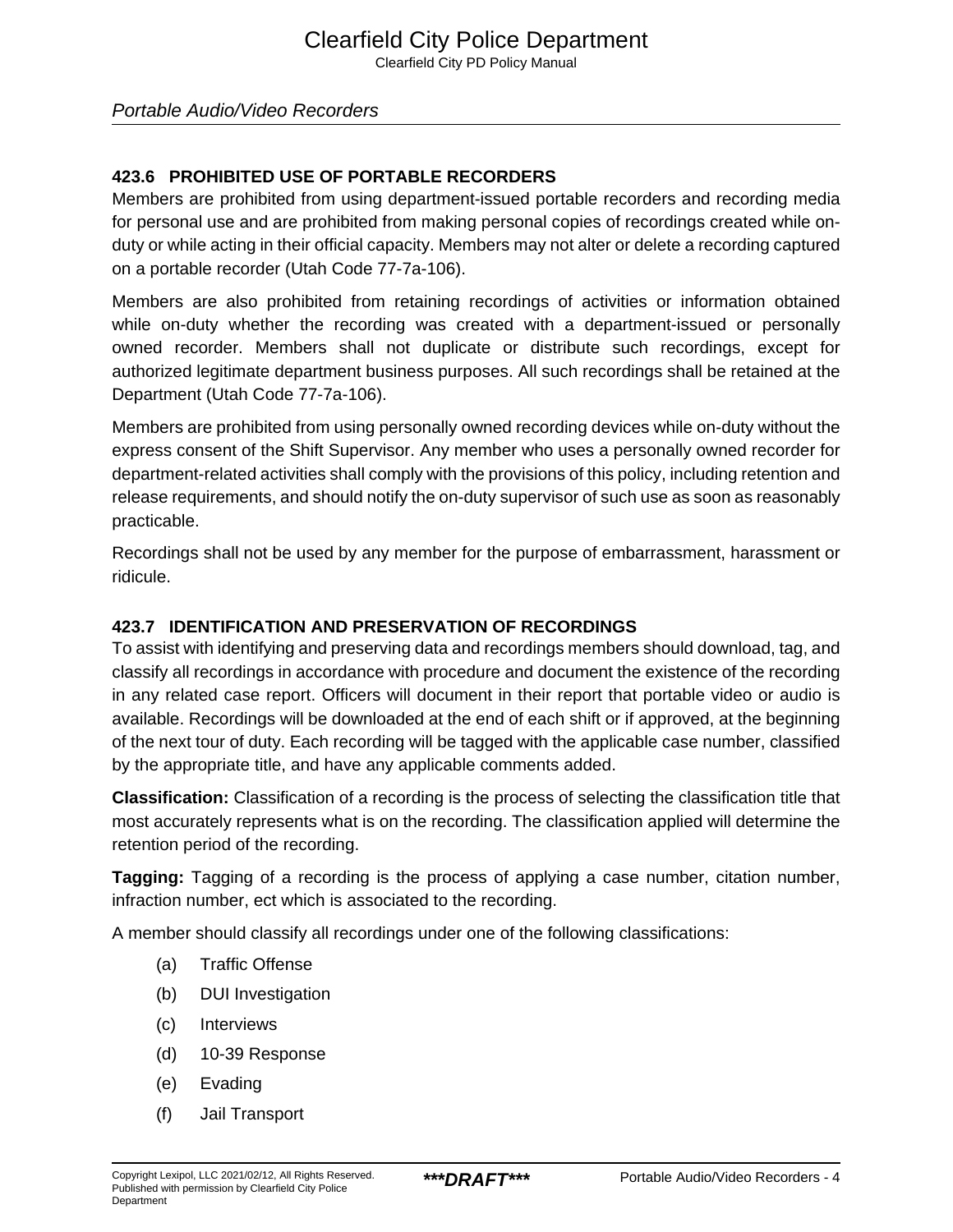Clearfield City PD Policy Manual

- (g) Drug Investigation
- (h) Junk
- (i) Court Recordings
- (j) Homicide
- (k) Child Abuse
- (l) Sex Offense
- (m) Criminal MIS
- (n) Criminal FEL
- (o) Non-Criminal

In addition to being classified, a case number should also be applied to recordings when the member reasonably believes:

- (a) The recording contains evidence relevant to potential criminal, civil or administrative matters.
- (b) A complainant, victim or witness has requested non-disclosure.
- (c) A complainant, victim or witness has not requested non-disclosure but the disclosure of the recording may endanger the person.
- (d) Disclosure may be an unreasonable violation of someone's privacy.
- (e) Medical or mental health information is contained.
- (f) Disclosure may compromise an under-cover officer or confidential informant.
- (g) Recorded content contains sound or images from a residence (Utah Code 63G-2-302).
- (h) Recorded content contains sound or images from a hospital, health care facility, human service program or the clinic of a health care provider (Utah Code 63G-2-305).

Any time a member reasonably believes a recorded contact may be beneficial in a non-criminal matter (e.g., a hostile contact), the member should promptly notify a supervisor of the existence of the recording.

#### **423.8 REVIEW OF RECORDED MEDIA FILES**

When preparing written reports, members should review their recordings as a resource (see the Officer-Involved Shootings and Deaths Policy for guidance in those cases). However, members shall not retain personal copies of recordings. Members should not use the fact that a recording was made as a reason to write a less detailed report.

Supervisors are authorized to review relevant recordings any time they are investigating alleged misconduct or reports of meritorious conduct or whenever such recordings would be beneficial in reviewing the member's performance. Review of recordings will be permitted for training purposes if approved by the Chief of Police.

Recorded files may also be reviewed: